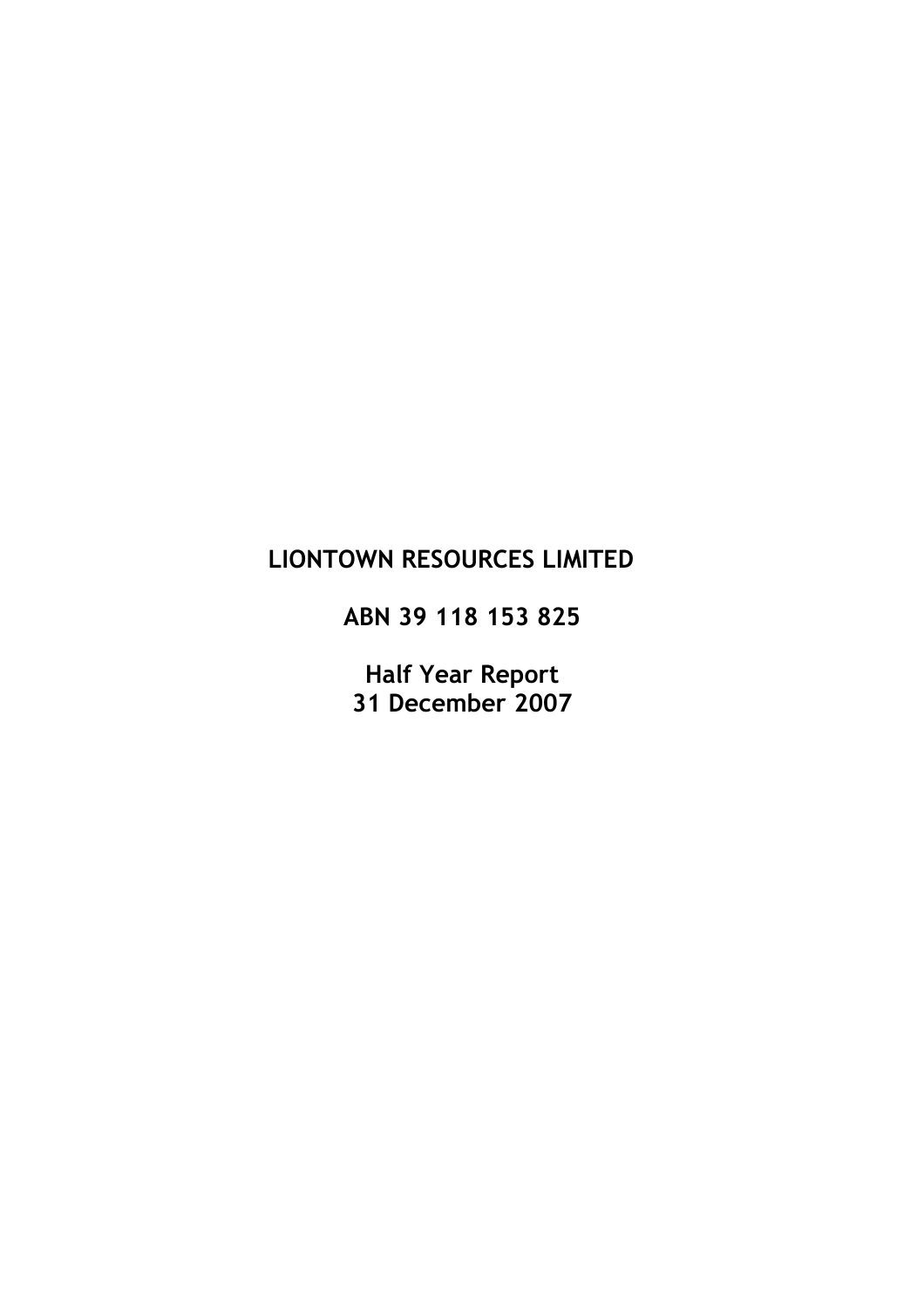# Liontown Resources Limited **Contents**

| <b>Contents</b>                          | Page |
|------------------------------------------|------|
| Directors' Report                        | 3    |
| Auditor's Independence Declaration       | 5    |
| <b>Condensed Income Statement</b>        | 6    |
| <b>Condensed Balance Sheet</b>           | 7    |
| Condensed Statement of Changes in Equity | 8    |
| <b>Condensed Cash Flow Statement</b>     | 9    |
| Notes to the Financial Statements        | 10   |
| Director's Declaration                   | 13   |
| Independent Auditor's Review Report      | 14   |
|                                          |      |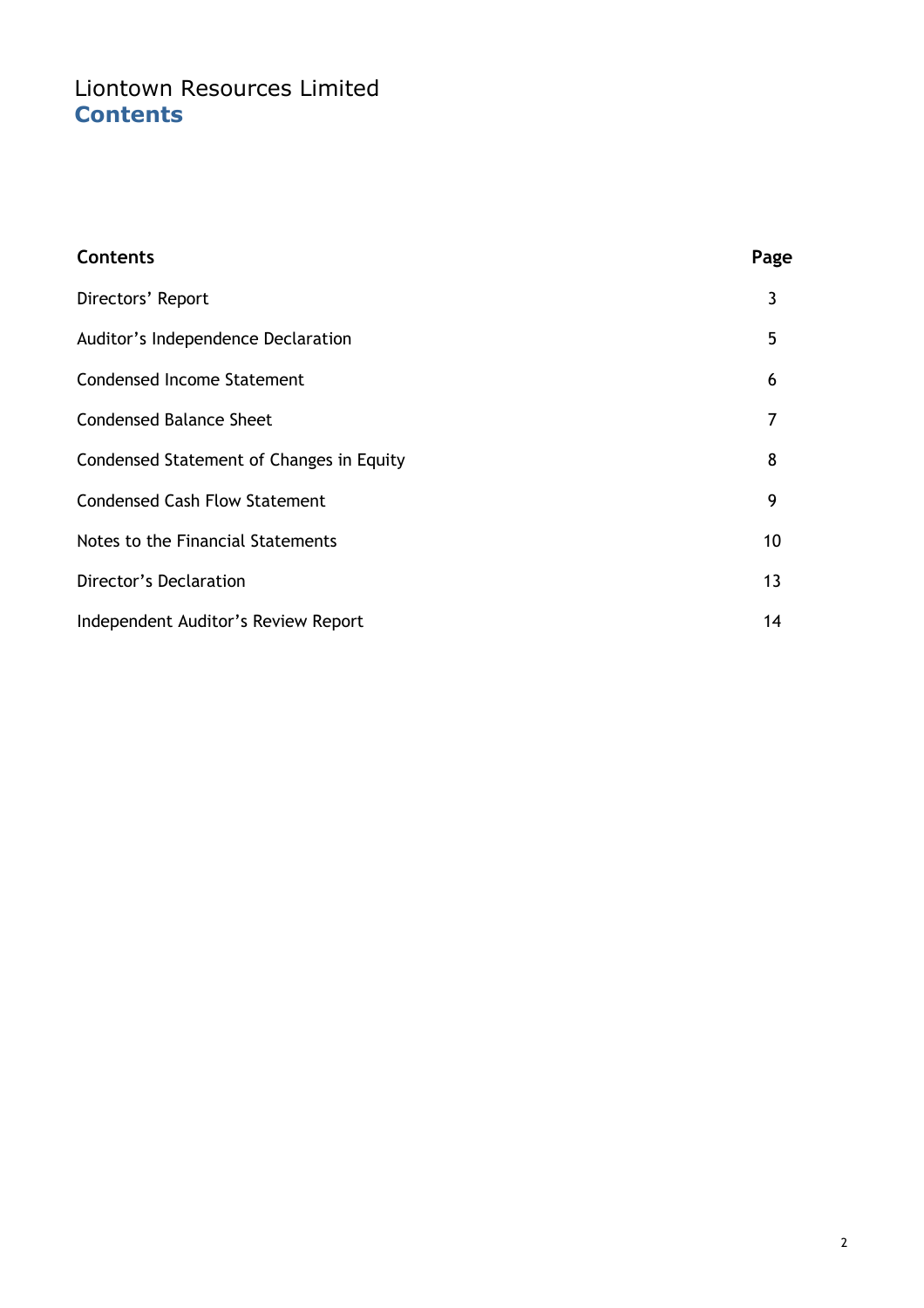# Liontown Resources Limited Directors' Report

#### DIRECTORS' REPORT

Your directors submit the financial report of the Company for the half year ended 31 December 2007. In compliance with the provisions of the Corporations Act 2001, the directors report as follows:

#### **Directors**

The names of directors who held office during or since the end of the half year and until the date of this report are as below. Directors were in office for this entire period unless otherwise stated.

| Timothy R B Goyder | Non-Executive Chairman    |                            |
|--------------------|---------------------------|----------------------------|
| Andrew R Bantock   | <b>Managing Director</b>  |                            |
| John R McIntyre    | <b>Executive Director</b> | Resigned 17 July 2007      |
| Douglas A Jones    | <b>Executive Director</b> | Appointed 4 September 2007 |
| Vince Gauci        | Non-executive Director    | Appointed 7 August 2007    |
| Anthony W Kiernan  | Non-executive Director    |                            |
| Craig R Williams   | Non-executive Director    |                            |

#### Review of Operations

During the period the Company:

- Received an initial Mineral Resource estimate for the Liontown zinc-lead-copper-silver-gold deposit of 1.8 million tonnes @ 7.6% zinc, 2.4% lead, 0.6% copper, 29 g/t silver and 0.6 g/t gold.
- Trebled its ground position at the Mount Windsor Volcanics Project from approximately 1,060km<sup>2</sup> (at the time of the Company's IPO) to over  $3,200$ km<sup>2</sup>.
- Furthered the regional exploration program within the Mount Windsor Volcanics Project, initially focusing on a 5 x 5 km area surrounding the Liontown deposit, where previously identified prospect areas at Tigertown, Cougartown, Leopardtown and Oakvale (and adjacent areas) have been the subject of only limited surficial drilling.
- Completed a detailed review and "ground truthing" of ultramafic stratigraphy across the Cowan Nickel Project, where key basal contact areas were identified for ground TEM surveying and drilling which has commenced subsequent to balance date.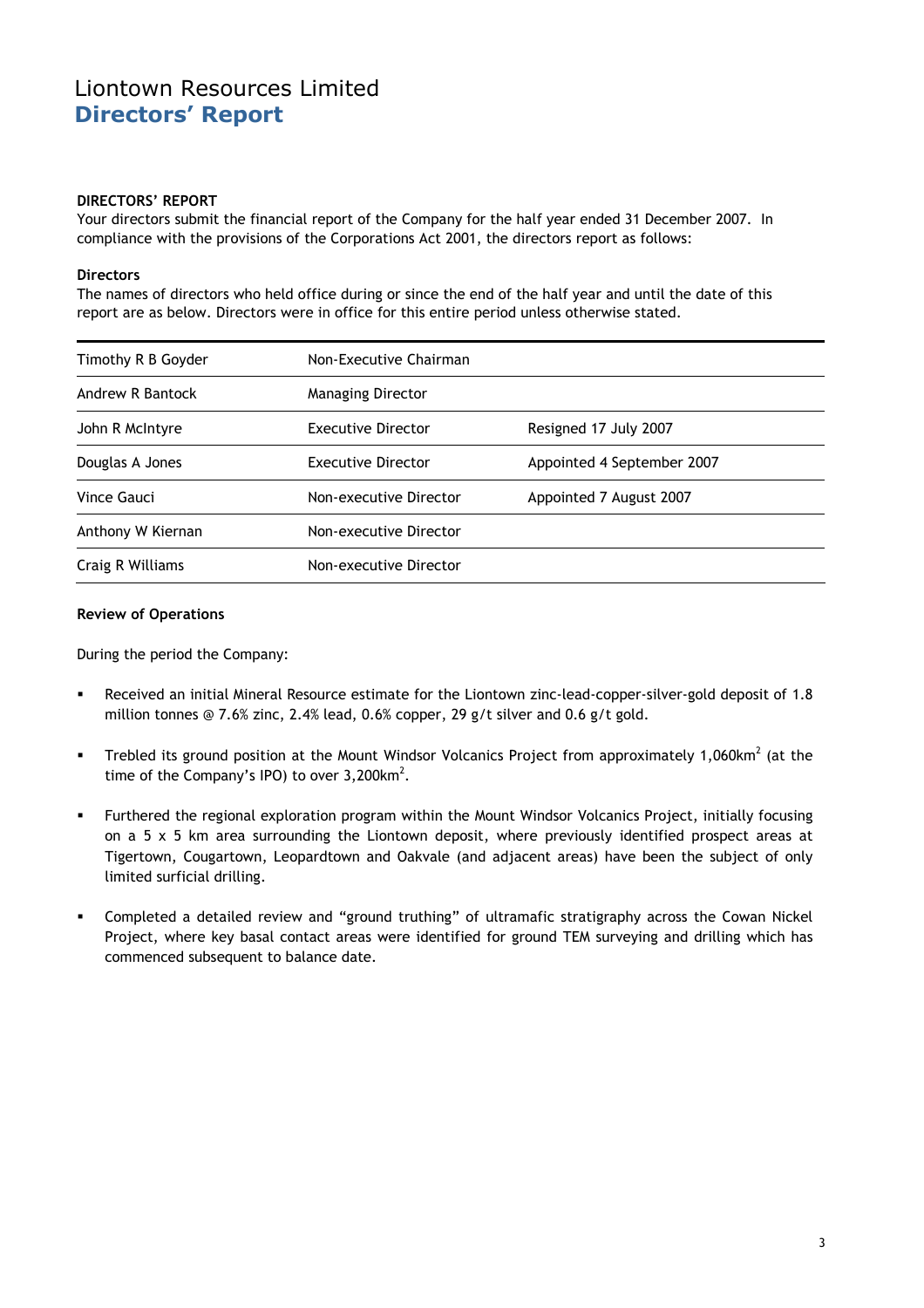# Liontown Resources Limited Directors' Report

### Auditor's Independence Declaration

Section 307C of the Corporations Act 2001 requires our auditors, HLB Mann Judd, to provide the directors of the company with an Independence Declaration in relation to the review of the half-year financial report. This Independence Declaration is set out on page 5 and forms part of this directors' report for the half-year ended 31 December 2007.

This report is signed in accordance with a resolution of the Board of Directors made pursuant to s.306(3) of the Corporations Act 2001.

W nortale

ANDREW R BANTOCK Managing Director

Dated at Perth this 14<sup>th</sup> day of March 2008.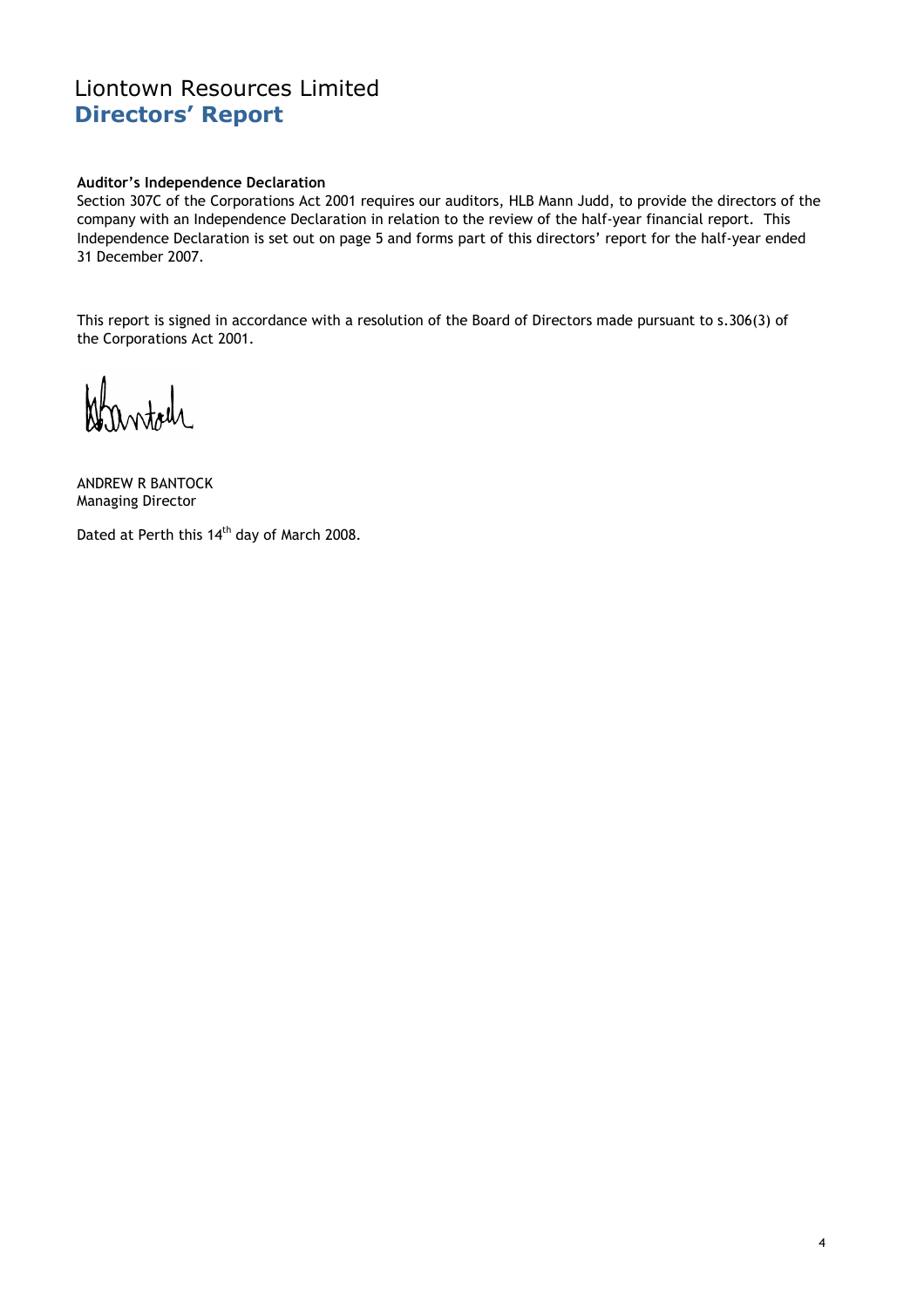

### Auditor's Independence Declaration

As lead auditor for the review of the financial report of Liontown Resources Limited for the half-year ended 31 December 2007, I declare that to the best of my knowledge and belief, there have been no contraventions of:

- a) the auditor independence requirements of the Corporations Act 2001 in relation to the review; and
- b) any applicable code of professional conduct in relation to the review.

This declaration is in respect of Liontown Resources Limited.

Perth, Western Australia and a control of the United States of L DI GIALLONARDO

Wallammer.

14 March 2008 Partner, HLB Mann Judd

**HLB Mann Judd (WA Partnership) ABN 22 193 232 714 Level 2 15 Rheola Street West Perth 6005 PO Box 263 West Perth 6872 Western Australia. Telephone +61 (08) 9481 0977. Fax +61 (08) 9481 3686. Email: hlb@hlbwa.com.au. Website: http://www.hlb.com.au** 

**Liability limited by a scheme approved under Professional Standards Legislation** 

**HLB Mann Judd (WA Partnership) is a member of <b>HLB** International and the HLB Mann Judd National Association of independent accounting firms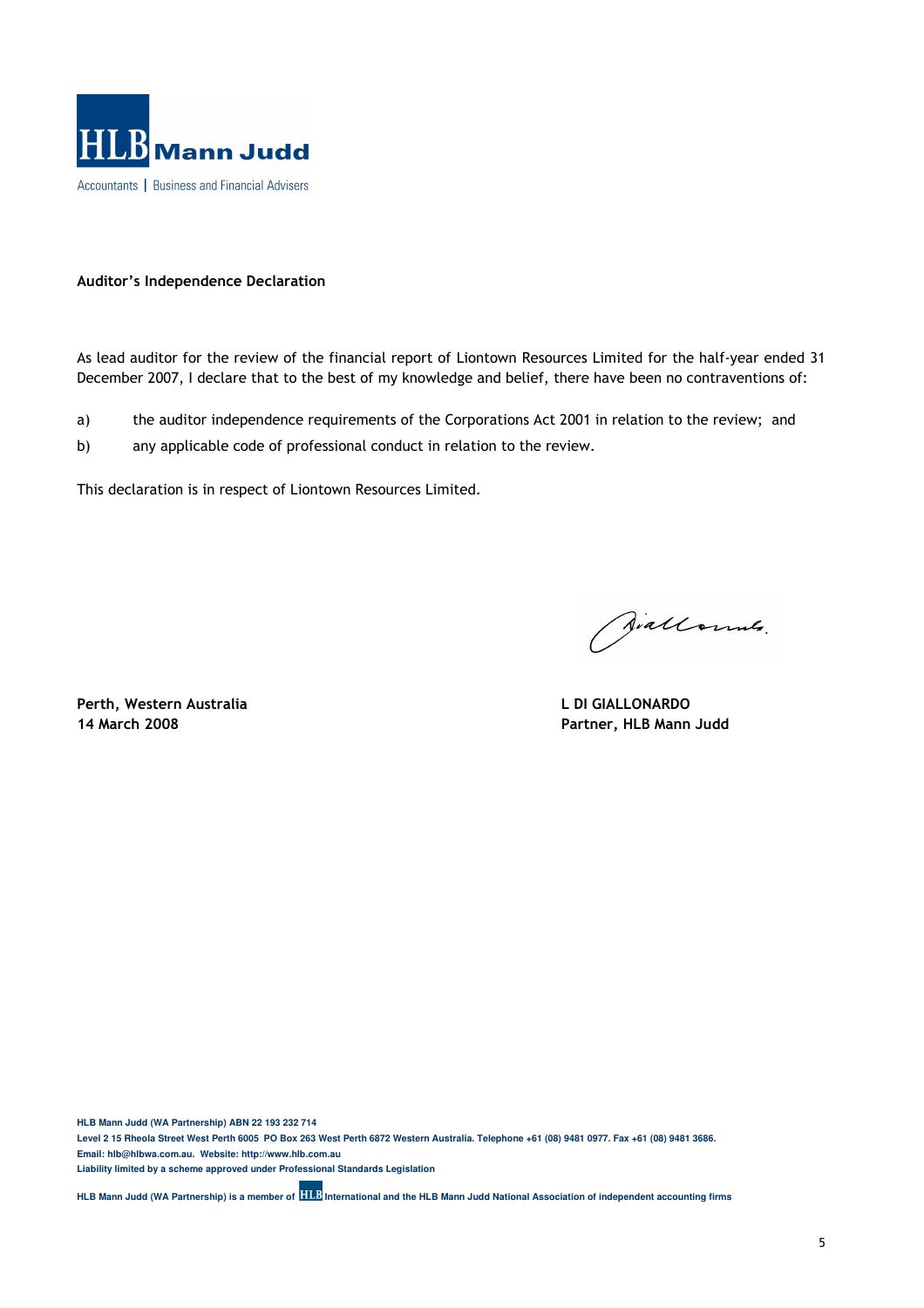# Liontown Resources Limited Condensed Income Statement

For the half year ended 31 December 2007

|                                                                                                                                 | <b>Note</b> | 2007          | 2006         |
|---------------------------------------------------------------------------------------------------------------------------------|-------------|---------------|--------------|
| Revenue                                                                                                                         |             | \$<br>24,739  | \$<br>16,604 |
| Loss on sale of shares                                                                                                          | 3a          | (86, 714)     |              |
| Exploration costs not capitalised                                                                                               |             | (168, 040)    |              |
| Corporate administrative expenses                                                                                               | 3b          | (1, 196, 660) | (201, 039)   |
| Finance income/(costs)                                                                                                          |             | 74,003        | (4, 865)     |
| (Loss) before tax                                                                                                               |             | (1, 352, 672) | (189, 300)   |
| Income tax expense/benefit                                                                                                      |             |               |              |
| (Loss) for the period                                                                                                           | 3           | (1, 352, 672) | (189, 300)   |
| Basic earnings/(loss) per share attributable to ordinary<br>equity holders<br>Diluted earnings/(loss) per share attributable to |             | (0.02)        | (0.03)       |
| ordinary equity holders                                                                                                         |             | (0.02)        | (0.03)       |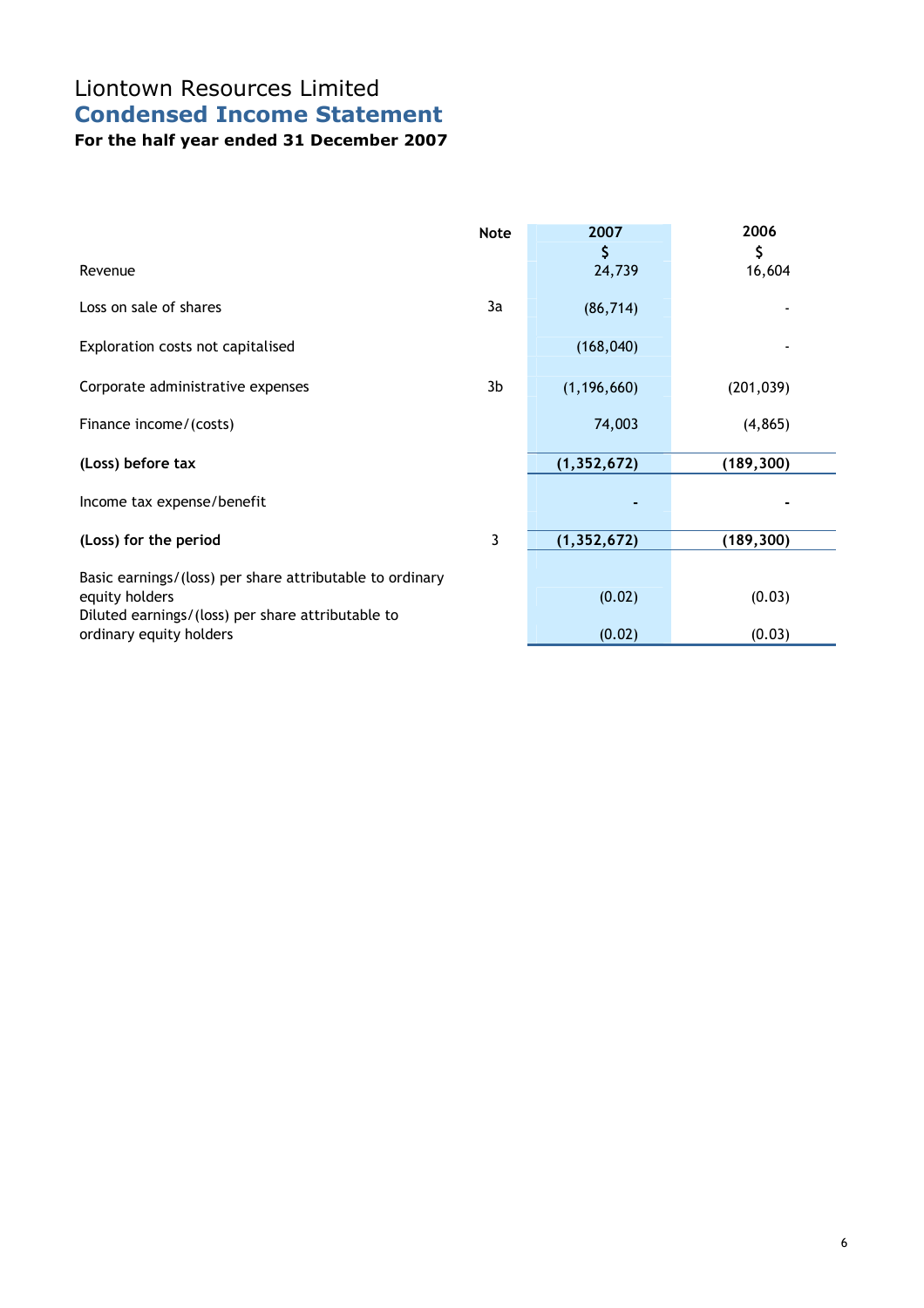# Liontown Resources Limited Condensed Balance Sheet

As at 31 December 2007

|                                      | <b>Note</b> | 31 December 2007 | 30 June 2007 |
|--------------------------------------|-------------|------------------|--------------|
|                                      |             | \$               | \$           |
| <b>Current Assets</b>                |             |                  |              |
| Cash and cash equivalents            |             | 2,811,298        | 3,122,703    |
| Trade and other receivables          |             | 264,403          | 798,196      |
| <b>Total current assets</b>          |             | 3,075,701        | 3,920,899    |
| Non-current assets                   |             |                  |              |
| Financial assets                     |             | 61,312           | 60,312       |
| Property, plant and equipment        |             | 425,530          | 153,430      |
| Exploration and evaluation assets    | 4           | 13,730,169       | 11,087,435   |
| <b>Total non-current assets</b>      |             | 14,217,011       | 11,301,177   |
|                                      |             |                  |              |
| <b>Total assets</b>                  |             | 17,292,712       | 15,222,076   |
|                                      |             |                  |              |
| <b>Current Liabilities</b>           |             |                  |              |
| Trade and other payables             |             | 394,954          | 656,114      |
| Interest bearing liabilities         |             | 45,403           |              |
| Employee benefits                    |             | 17,292           | 14,553       |
| <b>Total current liabilities</b>     |             | 457,649          | 670,667      |
| Non-current liabilities              |             |                  |              |
| Interest bearing liabilities         |             | 119,615          |              |
| <b>Total non-current liabilities</b> |             | 119,615          |              |
|                                      |             |                  |              |
| <b>Total liabilities</b>             |             | 577,264          | 670,667      |
|                                      |             |                  |              |
| <b>Net assets</b>                    |             | 16,715,448       | 14,551,409   |
| <b>Equity</b>                        |             |                  |              |
| Issued capital                       | 5           | 18,016,886       | 14,977,361   |
| <b>Accumulated losses</b>            |             | (2, 247, 722)    | (895,050)    |
| Reserves                             |             | 946,284          | 469,098      |
| <b>Total Equity</b>                  |             | 16,715,448       | 14,551,409   |
|                                      |             |                  |              |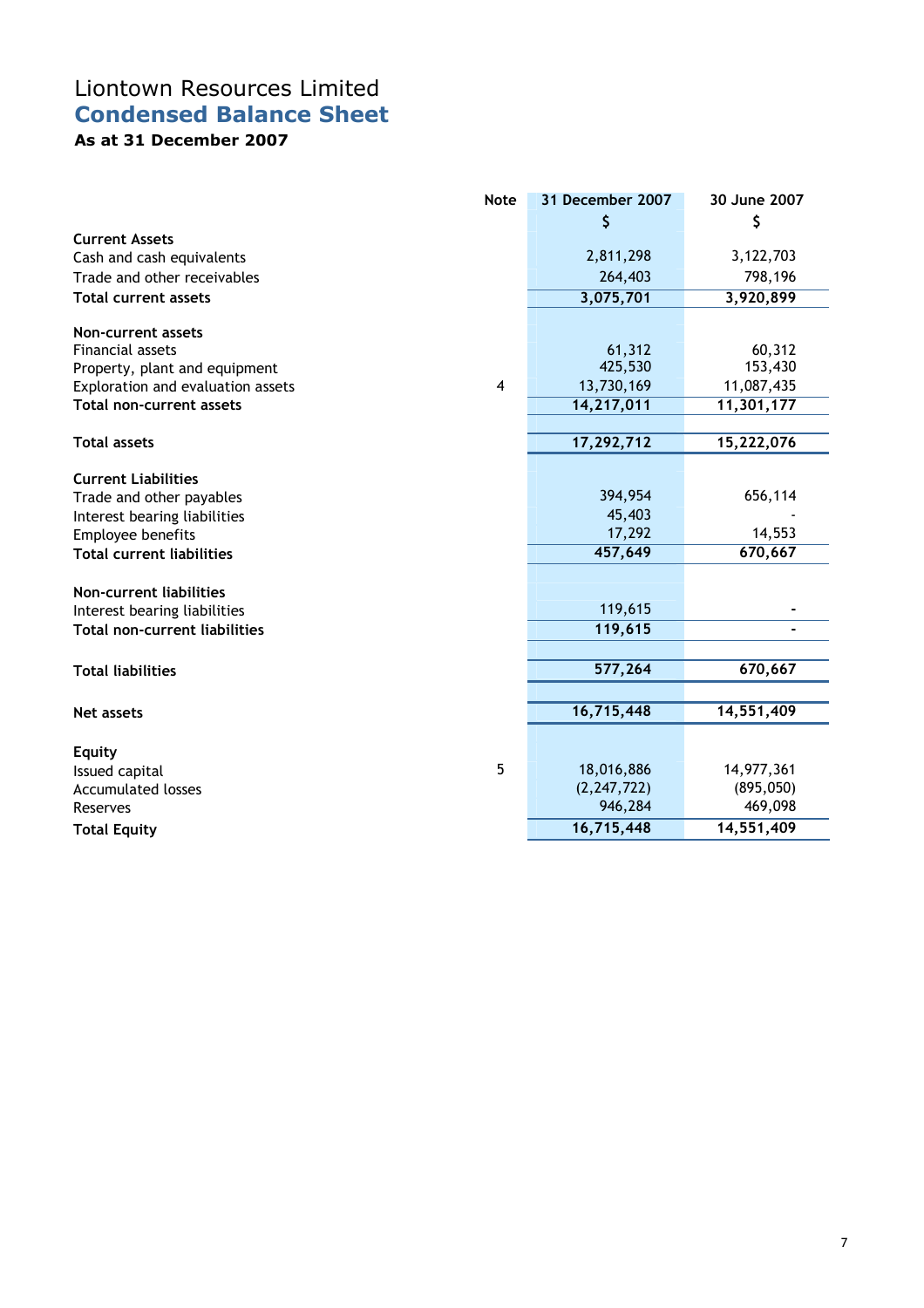# Liontown Resources Limited Condensed Statement of Changes in Equity

For the half year ended 31 December 2007

|                                             | <b>Note</b>     | <b>Share</b><br>capital | Accumulated<br>losses | Share based<br>payments<br>reserve<br>S | Total equity  |
|---------------------------------------------|-----------------|-------------------------|-----------------------|-----------------------------------------|---------------|
| Balance at 30 June 2007                     |                 | 14,977,361              | (895,050)             | 469,098                                 | 14,551,409    |
| Issue of fully paid ordinary shares - other |                 | 3,199,500               |                       | -                                       | 3,199,500     |
| <b>Transaction costs</b>                    |                 | (159, 975)              |                       |                                         | (159, 975)    |
| Employee share options vested               |                 |                         | ٠                     | 477,186                                 | 477,186       |
| Loss for the period                         |                 | ٠                       | (1, 352, 672)         | ٠                                       | (1, 352, 672) |
| Balance at 31 December 2007                 | $5\phantom{.0}$ | 18,016,886              | (2, 247, 722)         | 946,284                                 | 16,715,448    |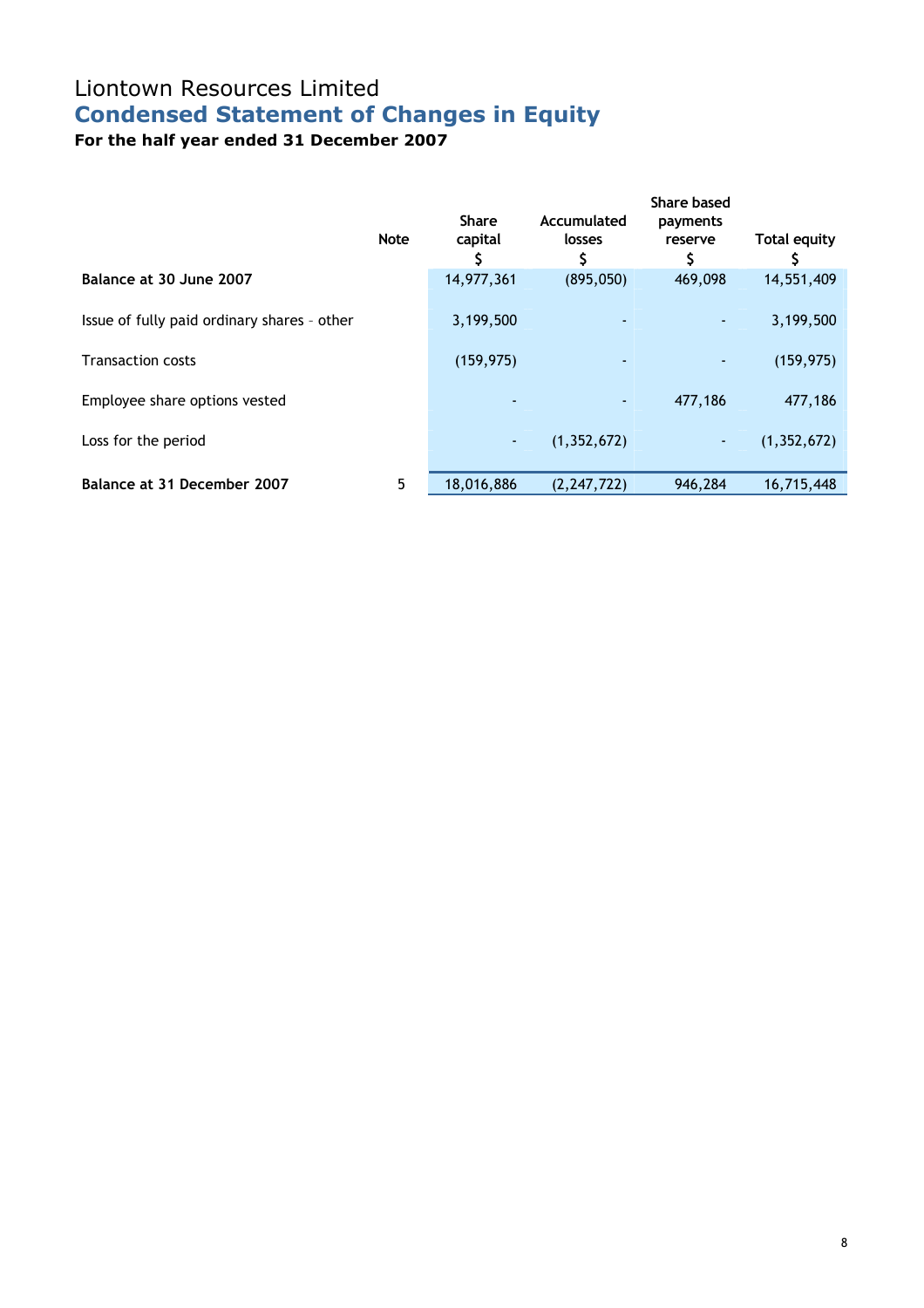# Liontown Resources Limited Condensed Cash Flow Statement

# For the half year ended 31 December 2007

|                                                          | 2007        | 2006       |
|----------------------------------------------------------|-------------|------------|
|                                                          |             | Ş          |
| Cash flows from operating activities                     |             |            |
| Cash paid to suppliers and employees                     | (802, 437)  | (63, 887)  |
| Interest paid                                            |             | (197)      |
| Interest received                                        | 78,271      | 16,604     |
| Net cash used in operating activities                    | (724, 166)  | (47, 480)  |
| Cash flows from investing activities                     |             |            |
| Payments for mining exploration and evaluation           | (2,986,082) | (38, 605)  |
| Proceeds from sale of investments                        | 533,286     |            |
| Proceeds from sale of property, plant and equipment      | 31,091      |            |
| Acquisition of property, plant and equipment             | (185, 460)  | (4, 435)   |
| Net cash used in investing activities                    | (2,607,165) | (43,040)   |
|                                                          |             |            |
| Cash flows from financing activities                     |             |            |
| Net proceeds from issue of shares                        | 3,039,525   | 6,840,346  |
| Proceeds from borrowings                                 |             | 266,190    |
| Repayment of borrowings                                  | (18, 599)   | (285, 813) |
| Lodgement of bank guarantee and security deposits        | (1,000)     |            |
| Net cash from financing activities                       | 3,019,926   | 6,820,723  |
|                                                          |             |            |
| Net increase in cash and cash equivalents                | (311, 405)  | 6,730,203  |
| Cash and cash equivalents at the beginning of the period | 3,122,703   | 1,778      |
| Cash and cash equivalents at 31 December 2007            | 2,811,298   | 6,731,981  |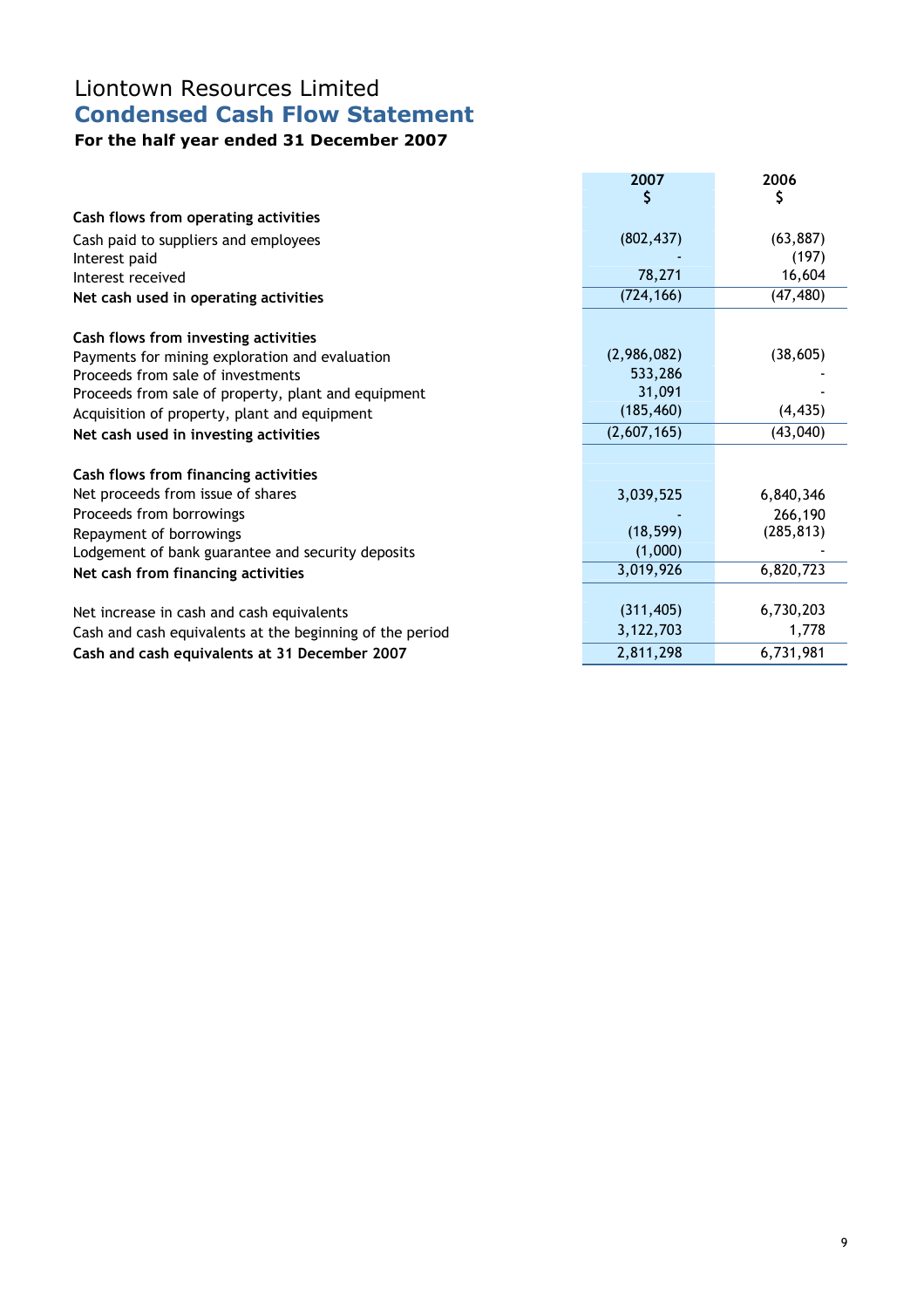# Liontown Resources Limited Notes to the Financial Statements

## For the half year ended 31 December 2007

## 1. Significant accounting policies

## (a) Statement of compliance

 The half-year financial statements are a general purpose financial report prepared in accordance with the requirements of the Corporations Act 2001, applicable accounting standards including AASB 134: Interim Financial Reporting and other authoritative pronouncements of the Australian Accounting Standards Board ('AASB'). Compliance with AASB 134 ensures compliance with IAS 34 'Interim Financial Reporting'.

 It is recommended that this financial report be read in conjunction with the annual financial report for the year ended 30 June 2007 and any public announcements made by Liontown Resources Limited during the half-year in accordance with continuous disclosure requirements arising under the Corporations Act 2001.

 The half-year report does not include full disclosures of the type normally included in an annual financial report. Therefore, it cannot be expected to provide as full an understanding of the financial performance, financial position and cash flows of the Company as in the full financial report.

 For the purpose of preparing the half-year report, the half-year has been treated as a discrete reporting period.

## (b) Basis of preparation

 The half-year report has been prepared on a historical cost basis, except for land and buildings, derivative financial instruments and available-for-sale financial assets which are measured at fair value. Cost is based on the fair value of the consideration given in exchange for assets. All amounts are presented in Australian dollars, unless otherwise noted.

 The accounting policies and methods of computation adopted in the preparation of the half-year financial report are consistent with those adopted and disclosed in the Company's 2007 annual financial report for the financial year ended 30 June 2007.

In the half-year ended 31 December 2007, the Company has reviewed all of the new and revised Standards and Interpretations issued by the AASB that are relevant to its operations and effective for annual reporting periods beginning on or after 1 July 2007.

It has been determined by the Company that there is no impact, material or otherwise, of the new and revised Standards and Interpretations on its business and, therefore, no change is necessary to Company accounting policies.

## 2. Segment reporting

The Company currently only operates in one business segment and one geographical segment being the mining and exploration industry in Australia.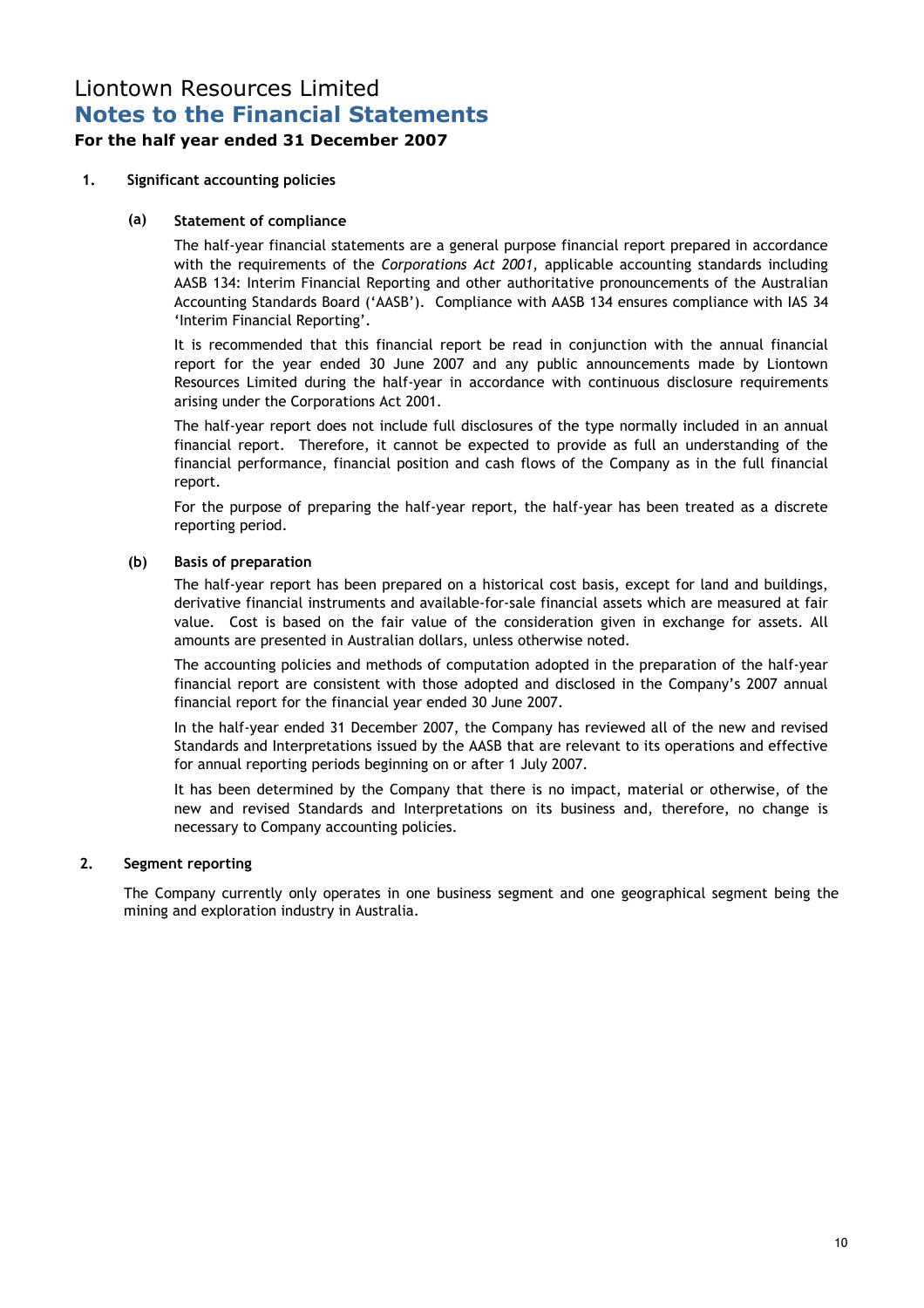## Liontown Resources Limited Notes to the Financial Statements For the half year ended 31 December 2007

### 3. Loss before income tax expense

|     |                                                        | 2007      | 2006    |
|-----|--------------------------------------------------------|-----------|---------|
|     | The following expense items are relevant in explaining |           |         |
|     | the financial performance for the half-year:           | $\zeta$   | \$      |
| (a) | Loss on sale of shares                                 | 86,714    |         |
|     | In September 2007 1,037,114 shares in CBH              |           |         |
|     | Resources Ltd ("CBH") were sold for net proceeds       |           |         |
|     | of \$533,286. The shares were issued by CBH in         |           |         |
|     | consideration for sale of the Company's Strelley       |           |         |
|     | River tenements in the 2007 financial year.            |           |         |
| (b) | Corporate administrative expenses                      |           |         |
|     | Accounting fees                                        | 22,440    |         |
|     | Advertising, sponsorship and marketing                 | 16,626    |         |
|     | Annual report costs                                    | 16,170    |         |
|     | <b>ASX Fees</b>                                        | 29,033    | 41,674  |
|     | <b>ASIC</b> fees                                       | 26        |         |
|     | <b>Audit Fees</b>                                      | 6,000     | 1,800   |
|     | Corporate and administration service fees              | 129,000   |         |
|     | Depreciation and amortisation                          | 41,887    | 268     |
|     | Insurance                                              | 10,380    | 39,057  |
|     | Legal Fees                                             | 30,390    | 9,871   |
|     | Personnel expenses                                     | 765,816   | 40,261  |
|     | Printing and stationary                                | 1,738     |         |
|     | Rent and outgoings                                     | 8,745     |         |
|     | Share registry                                         | 11,503    | 19,817  |
|     | Travel and accommodation                               | 51,969    |         |
|     | Recruitment                                            | 15,750    | 30,752  |
|     | Other                                                  | 39,187    | 17,539  |
|     | Total                                                  | 1,196,660 | 201,039 |

## 4 Exploration and evaluation expenditure

|                                        | 31 December |
|----------------------------------------|-------------|
|                                        | 2007        |
|                                        |             |
| Cost brought forward                   | 11,087,434  |
| Expenditure incurred during the period | 2,810,775   |
| Exploration costs not capitalised      | (168, 040)  |
| Total                                  | 13,730,169  |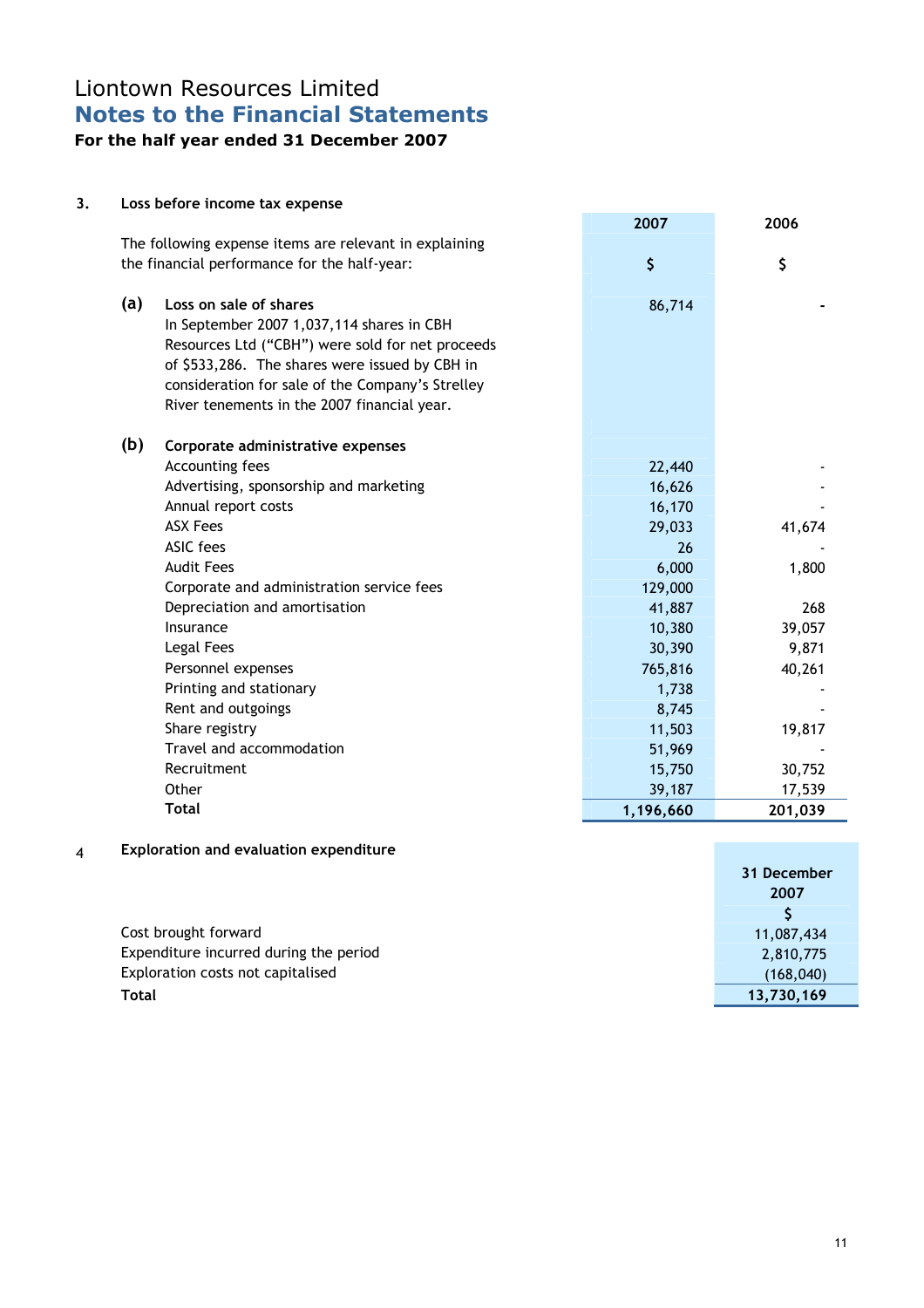# Liontown Resources Limited Notes to the Financial Statements For the half year ended 31 December 2007

5 Issued capital

|                             | <b>Share</b><br>capital |
|-----------------------------|-------------------------|
| Balance at 30 June 2007     | 14,977,361              |
| Issue of shares - other     | 3,199,500               |
| Less costs of issue         | (159, 975)              |
| Balance at 31 December 2007 | 18,016,886              |
|                             | Ordinary<br>shares      |
|                             | 31 December 2007        |
| On issue at 1 July          | 79,000,009              |
| Issue of shares -other      | 11,850,000              |
| On issue at 31 December     | 90,850,009              |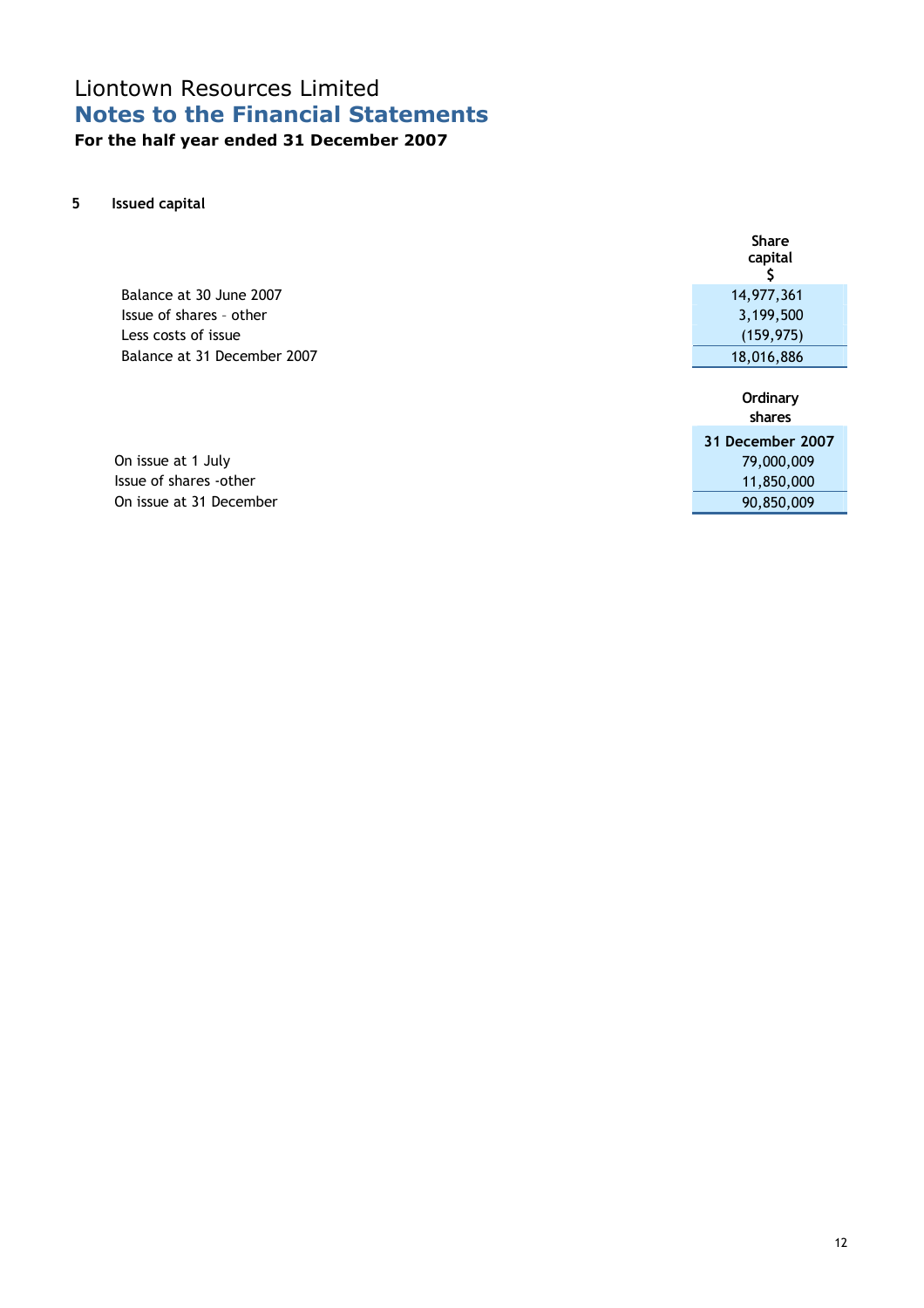# Liontown Resources Limited Directors' Declaration

The directors of the Company declare that:

- 1. The financial statements and notes thereto, as set out on 6 to 12:
	- a. comply with Accounting Standard AASB 134: Interim Financial Reporting and the Corporations Regulations; and
	- b. give a true and fair view of the Company's financial position as at 31 December 2007 and of its performance for the half-year then ended.
- 2. In the directors' opinion there are reasonable grounds to believe that the Company will be able to pay its debts as and when they become due and payable.

This declaration is signed in accordance with a resolution of the Board of Directors made pursuant to s.303(5) of the Corporations Act 2001.

Dated this 14<sup>th</sup> day of March 2008

ANDREW R BANTOCK Managing Director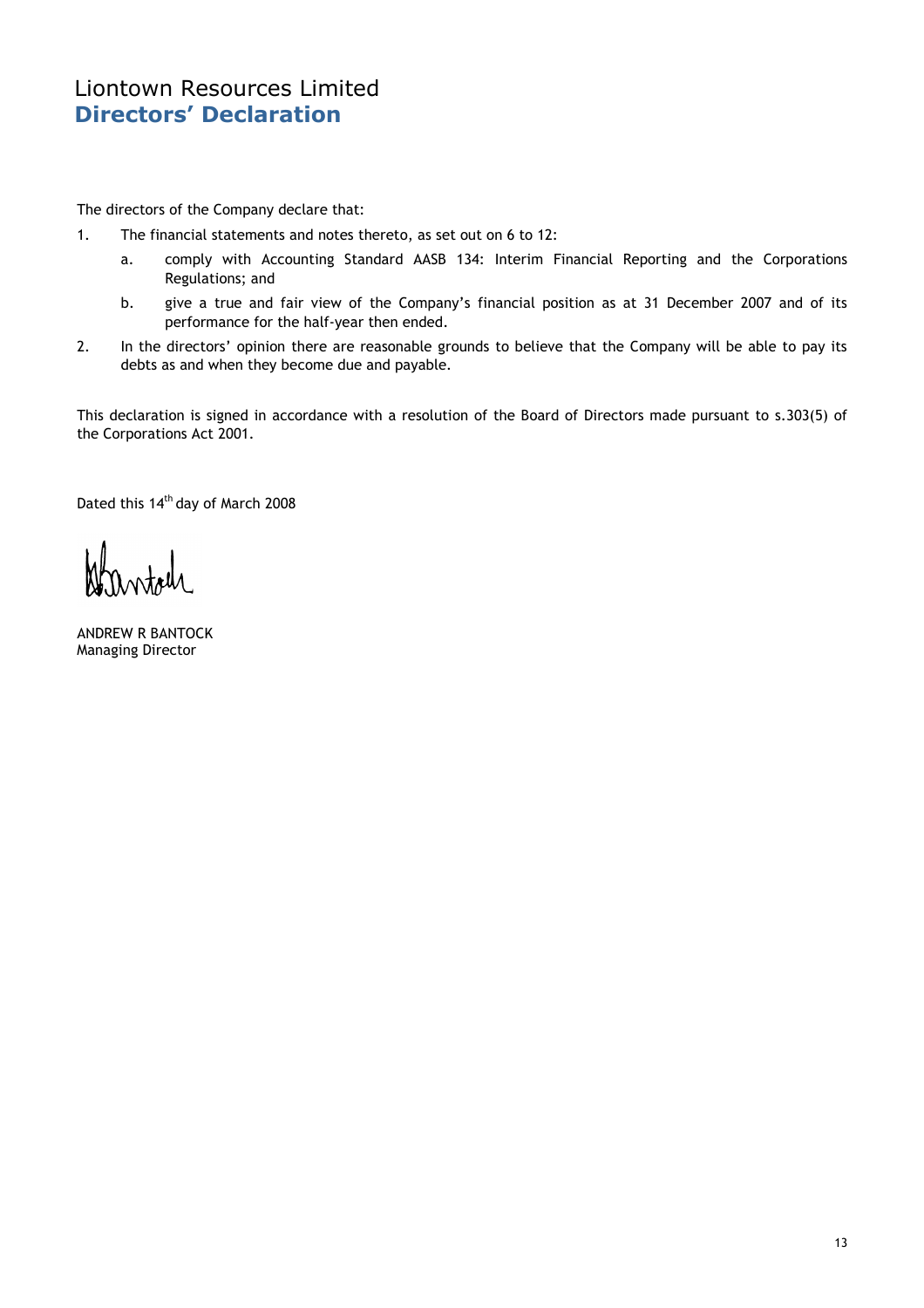

Accountants | Business and Financial Advisers

### INDEPENDENT AUDITOR'S REVIEW REPORT

To the members of LIONTOWN RESOURCES LIMITED

#### Report on the Half-Year Financial Report

We have reviewed the accompanying half-year financial report, which comprises the condensed balance sheet as at 31 December 2007, the condensed income statement, condensed statement of changes in equity, condensed cash flow statement and notes to the financial statements for the half-year ended on that date, and the directors' declaration, of Liontown Resources Limited ("the company").

### Directors' Responsibility for the Half-Year Financial Report

The directors of the company are responsible for the preparation and fair presentation of the half-year financial report in accordance with Australian Accounting Standards (including the Australian Accounting Interpretations) and the Corporations Act 2001. This responsibility includes designing, implementing and maintaining internal controls relevant to the preparation and fair presentation of the half-year financial report that is free from material misstatement, whether due to fraud or error; selecting and applying appropriate accounting policies; and making accounting estimates that are reasonable in the circumstances.

#### Auditor's Responsibility

Our responsibility is to express a conclusion on the half-year financial report based on our review. We conducted our review in accordance with Auditing Standard on Review Engagements ASRE 2410 Review of an Interim Financial Report Performed by the Independent Auditor of the Entity, in order to state whether, on the basis of the procedures described, we have become aware of any matter that makes us believe that the financial report is not in accordance with the Corporations Act 2001, including giving a true and fair view of the company's financial position as at 31 December 2007 and its performance for the half-year ended on that date; and complying with Accounting Standard AASB 134 Interim Financial Reporting and the Corporations Regulations 2001. As the auditor of Liontown Resources Limited, ASRE 2410 requires that we comply with the ethical requirements relevant to the audit of the annual financial report.

A review of a half-year financial report consists of making enquiries, primarily of persons responsible for financial and accounting matters, and applying analytical and other review procedures. A review is substantially less in scope than an audit conducted in accordance with Australian Auditing Standards and consequently does not enable us to obtain assurance that we would become aware of all significant matters that might be identified in an audit. Accordingly, we do not express an audit opinion.

**HLB Mann Judd (WA Partnership) ABN 22 193 232 714** 

**Level 2 15 Rheola Street West Perth 6005 PO Box 263 West Perth 6872 Western Australia. Telephone +61 (08) 9481 0977. Fax +61 (08) 9481 3686. Email: hlb@hlbwa.com.au. Website: http://www.hlb.com.au** 

**Liability limited by a scheme approved under Professional Standards Legislation** 

**HLB Mann Judd (WA Partnership) is a member of <b>HLB** International and the HLB Mann Judd National Association of independent accounting firms